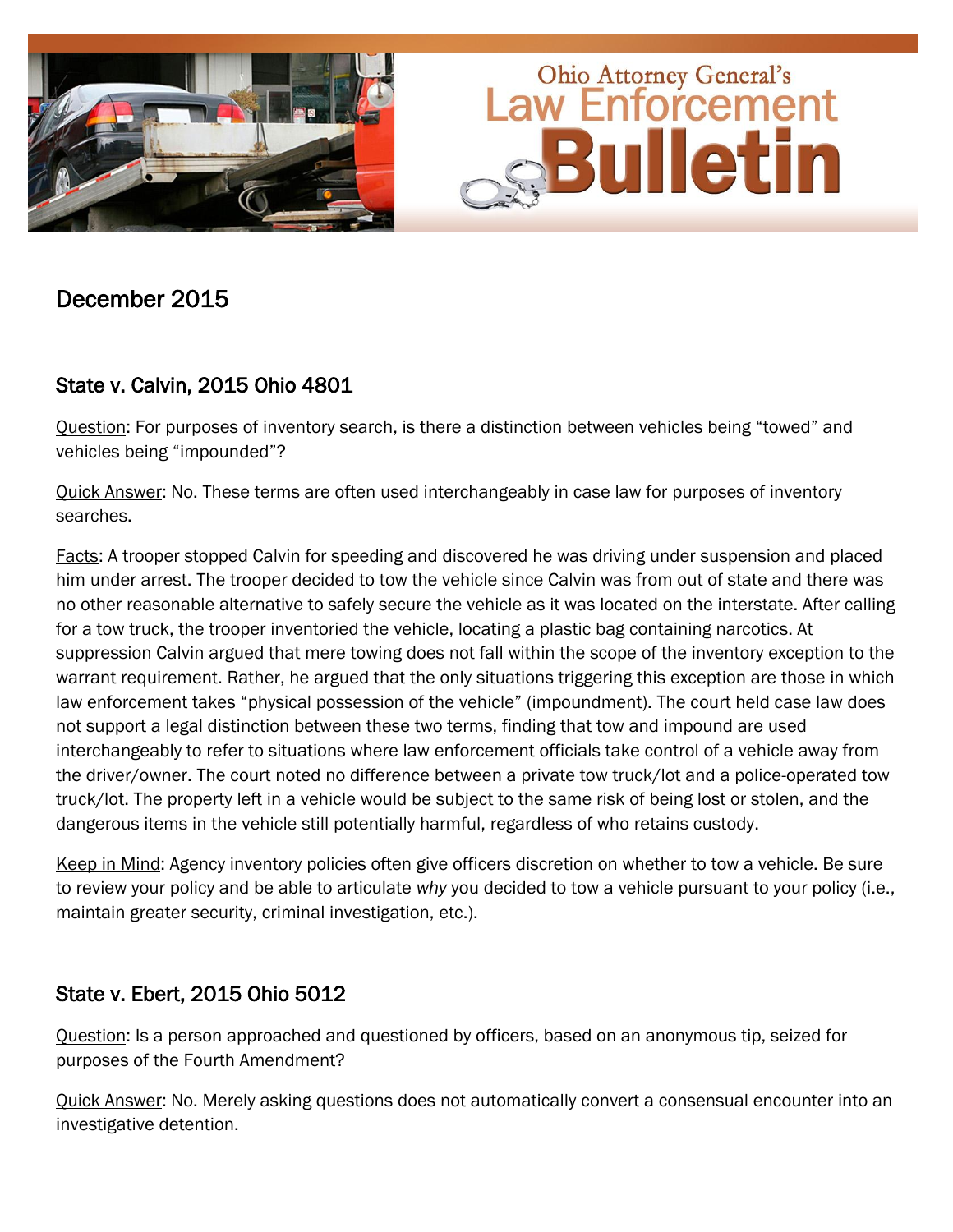Facts: While working at the Regional Transit Authority hub in Dayton, officers received an anonymous tip that a white male passenger named Andrew Ebert on Bus 7 was carrying a green tote bag containing a gun. When the bus arrived, two officers along with two security guards observed Ebert get off Bus 7 carrying a green tote bag. Officers encountered Ebert on the platform with what appeared to be blood on his face. They asked for his name and advised him they had been looking for him. They also asked if he had anything on him they needed to know about, to which he responded that there was a gun in the tote bag. At suppression, Ebert argued he was seized and in custody when questioned by officers. The court concluded the evidence demonstrated the interaction between Ebert and officers was a consensual encounter, not becoming a detention until the presence of the gun was disclosed. There was no evidence that the officers surrounded Ebert, brandished weapons, or otherwise acted in a threatening manner.

Keep in Mind: It is important to note an officer's word and actions can convert an otherwise lawful consensual encounter into an investigative detention. In the present case, the officers did nothing to indicate that Ebert had been seized or was not free to leave.

### State v. Frazee, 2015 Ohio 4786

Question: Can a jacket, worn and removed by a suspect immediately preceding his arrest, be searched incident to arrest?

Quick Answer: Yes, so long as the arrestee has the item within his immediate control near the time of the arrest.

Facts: A deputy on patrol engaged in a consensual encounter with Frazee and his girlfriend as they were walking in a high crime area. After requesting and receiving Frazee's identification, the deputy confirmed Frazee had an outstanding warrant for his arrest. Upon advising Frazee of the warrant and ordering him to put his hands behind his back, Frazee asked to remove one of the two coats he was wearing. Since the coats were bulky, the deputy allowed Frazee to remove his exterior coat so he could be handcuffed more comfortably. After removing the coat, the deputy placed it on the trunk of his cruiser, handcuffed and searched Frazee's person and placed him into the back of the patrol car. The deputy then retrieved the coat and searched it, finding heroin in one of the pockets. The appellate court, which overturned the trial court's order to suppress the evidence, noted "the right to search incident to arrest exists even if the item is no longer accessible to the arrestee at the time of the search."

Keep in Mind: This case is distinguishable from *Gant,* which dealt with automobile searches. The court reminded that *Gant* was narrowly confined to vehicles and this case involved the search of an item that was on Frazee's person.

#### State v. Adams, 2015 Ohio 5072

Question: When may officers arrest for a minor misdemeanor offense?

Quick Answer: Generally, officers shall not arrest for a minor misdemeanor. However, O.R.C. 2935.26 sets forth exceptions to this general rule.